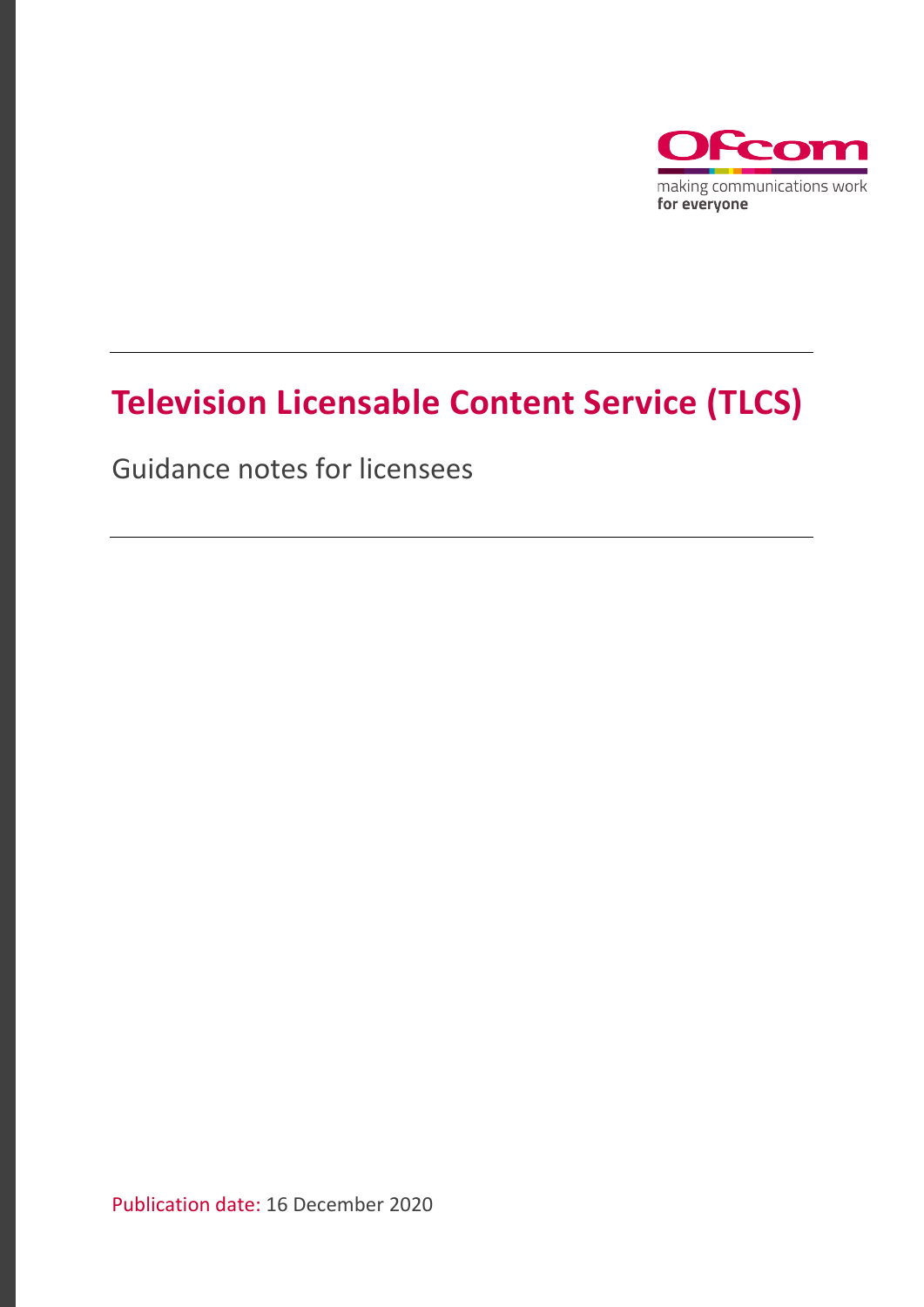# **Contents**

#### **Section**

| 4  |
|----|
| 12 |
|    |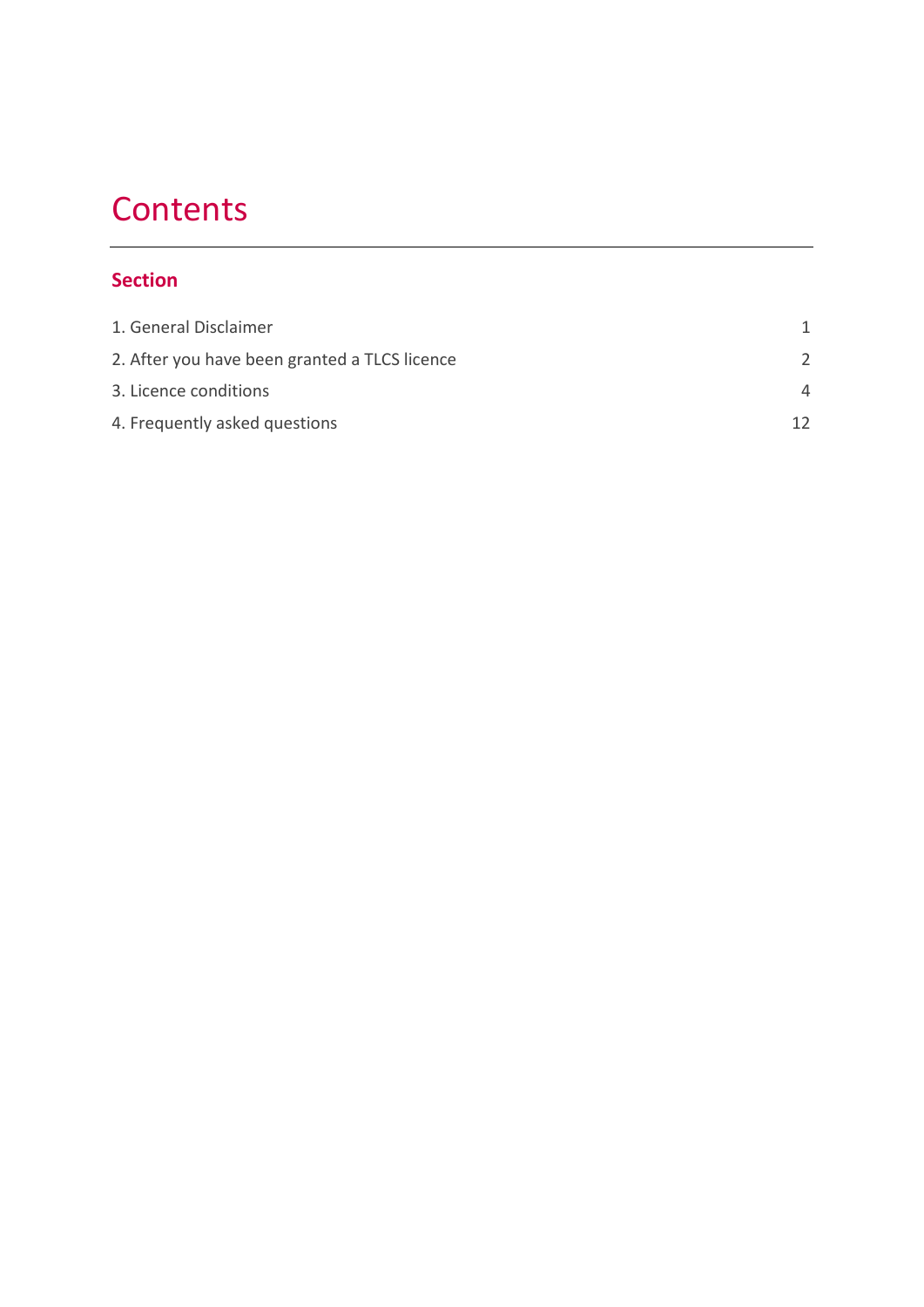# <span id="page-2-0"></span>1. General Disclaimer

- 1.1 These notes are intended to help Television Licensable Content Service (TLCS) licensees understand the licensing requirements and the conditions that licensees are subject to. The guidance notes should not be relied upon as legal advice, or be understood as modifying the effect of the statutory requirements or the conditions of the licence.
- 1.2 Licensees should seek their own legal advice on licensing requirements.
- 1.3 Ofcom makes no representation or warranty, express or implied, with respect to information contained in these guidance notes (together with the standard form licence and other documents referred to in this document) or with respect to any written or oral information made or to be made available to any potential applicant or its professional advisers. Any liability therefore is expressly disclaimed.
- 1.4 There may be further costs and contractual obligations involved with any arrangements you make with platform providers and you may also wish to contact them for further information about these costs and the types of contractual obligations that may be imposed. Ofcom cannot provide advice on these issues with regards to these costs.
- 1.5 These guidance notes may be updated from time to time. Licensees should check Ofcom's website to make sure they are using the most recent version. Ofcom may alter or correct any part of this document. Licensees should also be aware that certain key features such as fees, procedures and content codes, may also change in the future.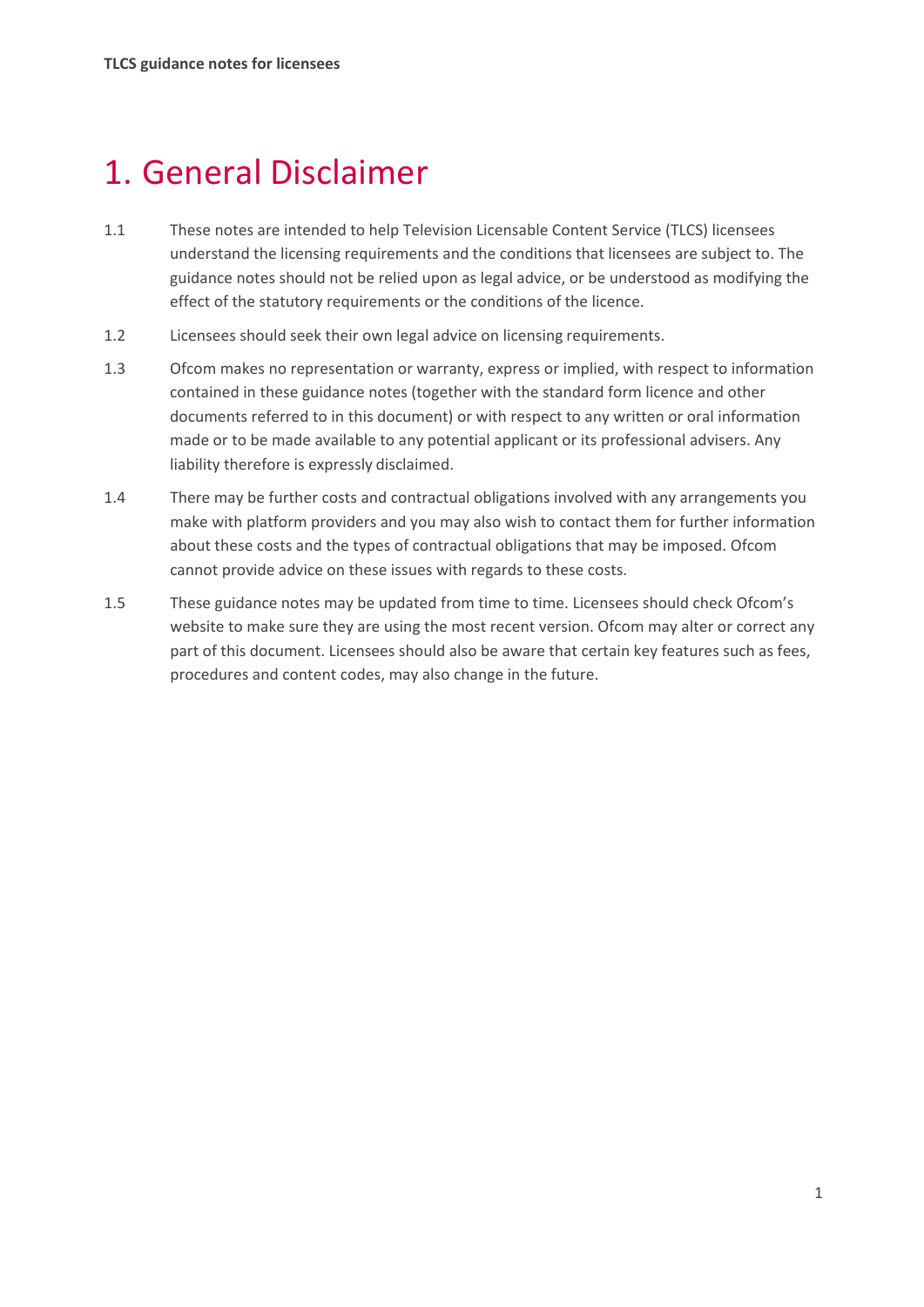# <span id="page-3-0"></span>2. After you have been granted a TLCS licence

These guidance notes set out key information you may find useful throughout the duration of your licence.

## **Variations to your licence by Ofcom**

2.1 Ofcom may vary the licence by notice served on the licensee, provided that the licensee has been given a reasonable opportunity to make representations to Ofcom about the proposed variation.

## **Change of jurisdiction**

- 2.2 A TLCS licence will only enable a broadcaster to broadcast its services as long as that broadcaster continues to fall within the UK's jurisdiction. Should a broadcaster cease to remain within the UK's jurisdiction, the Ofcom licence for that service should be surrendered. The licensee will need to obtain a new authorisation from the country in whose jurisdiction it is operating. For further details about jurisdiction please refer to paragraphs 5.2 to 5.14 of the [TLCS guidance notes for](https://www.ofcom.org.uk/__data/assets/pdf_file/0024/209409/tlcs-guidance-notes-for-applicants.pdf) applicants.
- 2.3 TLCS licence holders are required under their of the licence to notify Ofcom of any changes that may affect the criteria under which the service falls under the jurisdiction of the UK.

#### **Changes to name and nature of service**

2.4 If you wish to change the name or the nature of the licensed service, the change must be agreed in writing with Ofcom before any changes are made. Any request to change should be accompanied by a proposed schedule for the service, as well as an outline of the proposed changes. Requests for service name changes are dealt with on a first come, first served basis and you should allow four weeks for your request to be processed. [An application form to](https://www.ofcom.org.uk/__data/assets/pdf_file/0019/36127/application-to-vary-existing-tlcs.pdf)  [vary an existing](https://www.ofcom.org.uk/__data/assets/pdf_file/0019/36127/application-to-vary-existing-tlcs.pdf) TLCS licence is available at the Ofcom website.

#### **Changes to contact details**

2.5 If there are any changes to the broadcaster's contact details once the licence is granted, the licensee must inform Ofcom immediately by submitting th[e contact update form](https://www.ofcom.org.uk/__data/assets/pdf_file/0017/4616/updateform.pdf) available on our website.

### **Transferring your licence**

2.6 A TLCS licence is transferrable only with Ofcom's prior written consent. A request for consent to transfer a licence must be submitted in writing by the proposed transferee using the [transfer application form available on our website.](https://www.ofcom.org.uk/__data/assets/pdf_file/0015/32154/tlcs-transfer-application-form.pdf) The form must be accompanied by the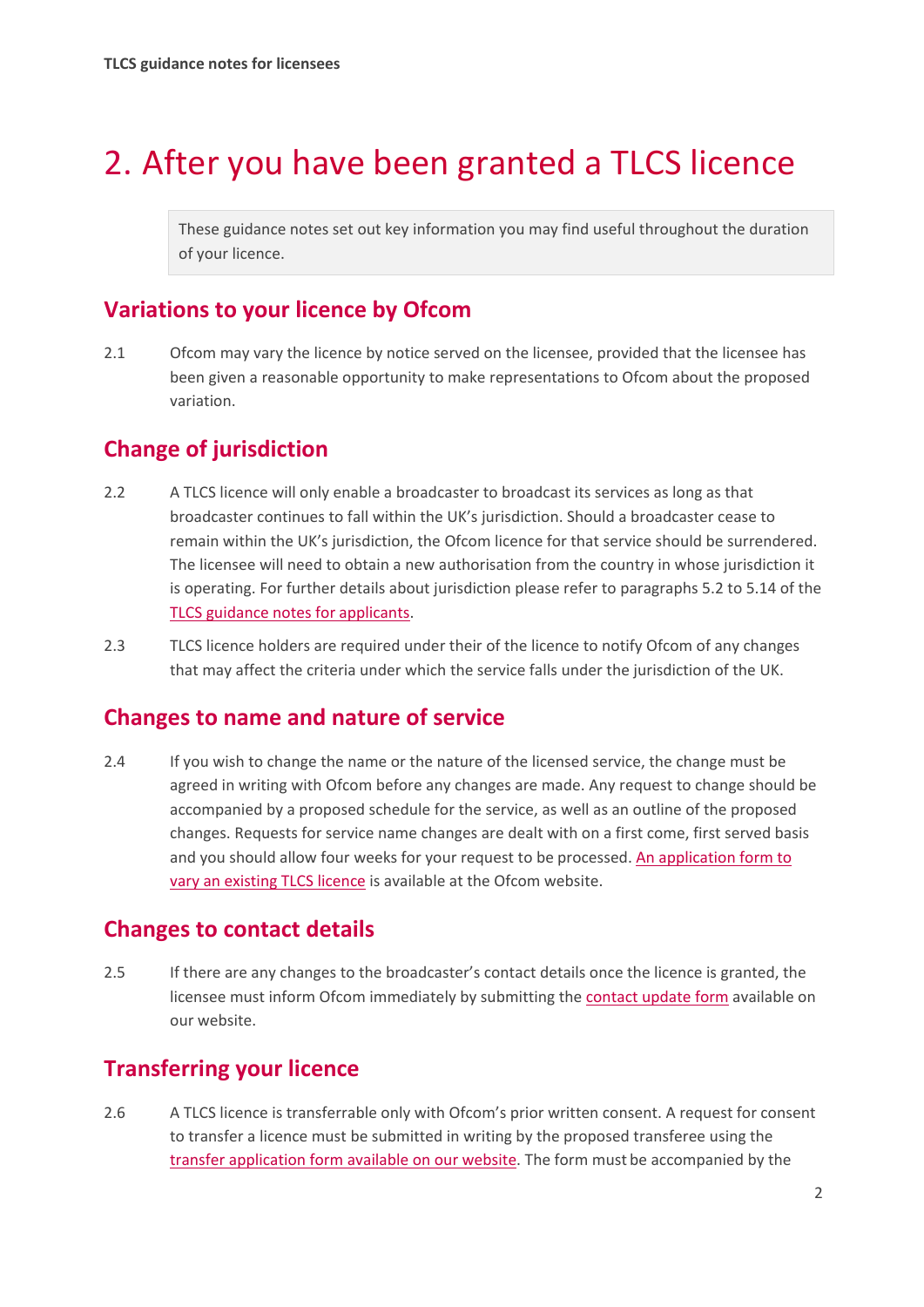correct fee and a written letter from an authorised individual of the current licensee consenting to the transfer application.

- 2.7 The current transfer application fee is £1,000 (fees are revised annually). The fee is nonrefundable.
- 2.8 To be able to consent to a transfer of a licence, Ofcom must be satisfied that the proposed transferee can comply with all of the conditions of the licence. We therefore require the same information about the proposed transferee as when considering an application for a licence from a new applicant. We may need to ask for further information before deciding whether to consent to a transfer of a licence.
- 2.9 In cases where Ofcom has instigated sanctions procedures against an existing licensee which may lead to the revocation of any licences(s) it holds, it will not generally consider any applications for transfers of licences by the same licensee or by a person/body connected to that licensee until such time as that aspect of the sanctions procedure against the existing connected licensee is concluded. Similarly, Ofcom will not generally consider transfer applications either to or from a licensee while a sanctions procedure which may lead to licence revocation is ongoing.
- 2.10 We will not normally consider a transfer application if either the current licensee or proposed licensee has outstanding annual licence fees.
- 2.11 If consent to transfer the licence is granted, it is for the relevant parties to effect the transfer of the licence. Once the transfer has taken place, the transferor must inform Ofcom in writing (within three months of consent) that the transfer has been completed. We will not be able to amend our records to reflect the transfer until we have received this information. This confirmation should be signed by an authorised individual, and include both the date of the signature and the date that the transfer was completed. A notice of transfer will then be issued by Ofcom to the newlicensee.

#### **Notification of agreement with a radio multiplex**

2.12 If a TLCS licensee makes an arrangement with a radio multiplex licensee to carry the television service on the multiplex, the TLCS licensee must notify Ofcom. The notification can be in the form of a letter, but must contain the identity of the multiplex operator and multiplex service, the days and times of broadcasting and the amount of digital capacity used. Ofcom will also need a letter from the multiplex operator confirming the arrangement. The licensee must also inform Ofcom of changes to, or cessation of, an agreement with a radio multiplex operator.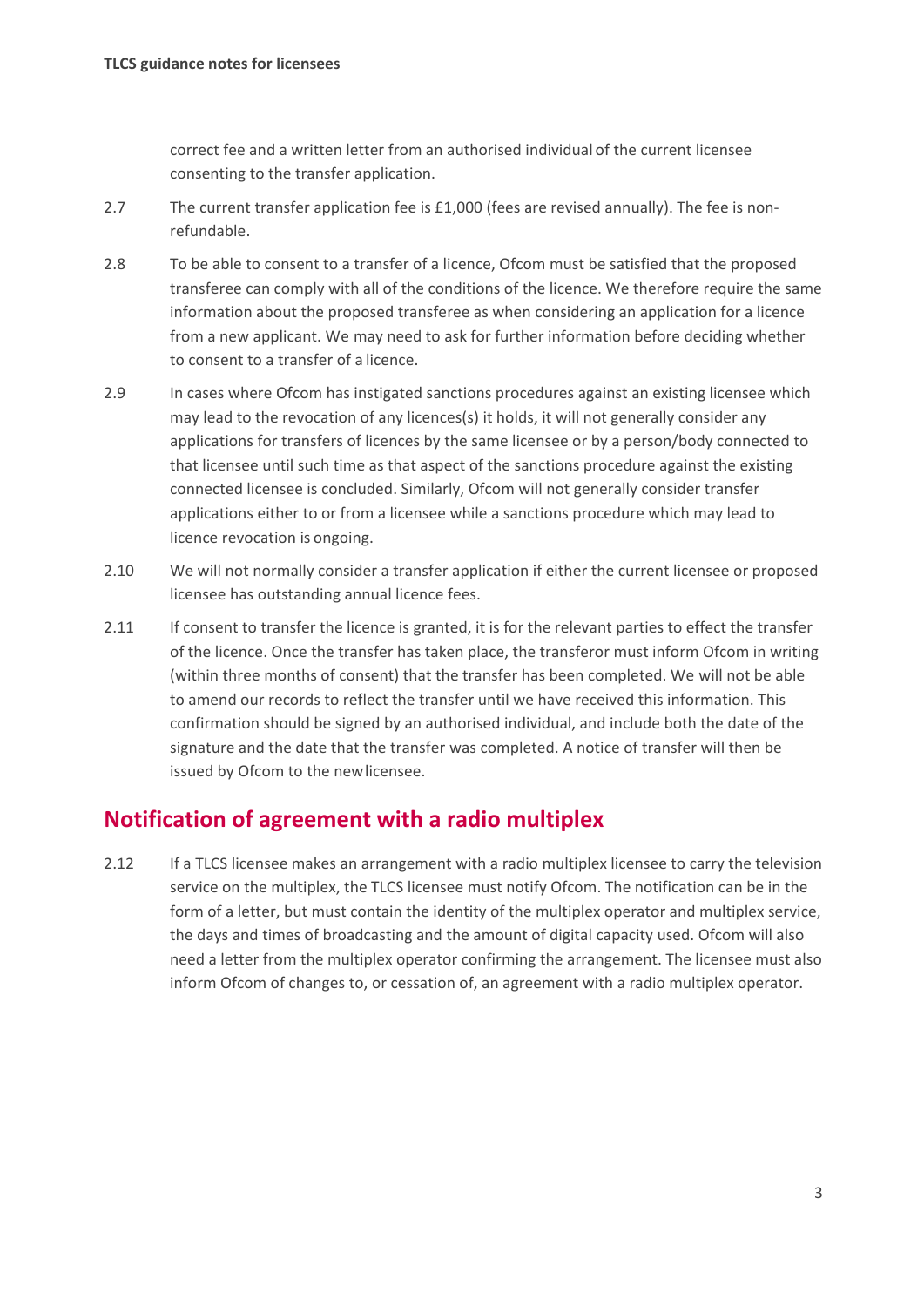# <span id="page-5-0"></span>3. Licence conditions

- 3.1 This section provides an overview of some of the conditions that TLCS licensees are subject to. It is not an exhaustive account of the licence conditions or relevant legislation. A standard form copy of the TLCS licence is available [on the Ofcom](https://www.ofcom.org.uk/manage-your-licence/tv-broadcast-licences/apply-for-a-tv-broadcast-licence) website. Licensees must refer to the licence and consult the legislation for themselves, and may wish to seek their own legal advice for this purpose. In the event of any conflict between these notes and the terms of the licence and relevant legislation, the terms of the licence and relevant legislation prevail.
- 3.2 Where Ofcom has contracted out functions to other bodies (such as the contracting out of the regulation of broadcast advertising to the Advertising Standards Authority), the references to Ofcom in the licence conditions should, where relevant, be read to also refer to those other bodies.

### **Purpose and length of licence**

- 3.3 The TLCS licence authorises the provision of the licensed service. The licence does not oblige the licensee to provide the service (although Ofcom may revoke the licence if the licensee ceases to provide the licensed service where appropriate). The licensee must make its own arrangements for the delivery of the service.
- 3.4 The licence remains in force from the commencement date until it is surrendered by the licensee or revoked by Ofcom. See paragraphs 2.30 to 2.33 for further information about surrender and revocation of the licence.

### **Annual licence fees**

- 3.5 The licensee pays an annual fee to Ofcom. The fees are revised annually and published no later than 31 March of each year. The annual fees for editorial services are based on a percentage of "Relevant Turnover", which in the television sector relates to any turnover that is derived from advertising/sponsorship, subscriptions and interactive activities. The minimum fee is currently £1,000 for the charging year.
- 3.6 A self-promotional service which consists of a particular kind of advertising whereby the broadcaster promotes its own products, services or channels – is charged the minimum fee of £1,000 for the charging year.
- 3.7 For teleshopping services, there is a fixed annual fee. The current fixed fee for the charging year is £2,000.
- 3.8 For further information about fees, see [Ofcom's Statement of Charging Principles,](https://www.ofcom.org.uk/__data/assets/pdf_file/0019/51058/charging_principles.pdf) and [Ofcom's Tariff](https://www.ofcom.org.uk/about-ofcom/annual-reports-and-plans/tariff-tables) Table.
- 3.9 It is important that licensees pay their annual licence fees on time. If fees are not paid by the date stated in the invoice, Ofcom may consider whether to impose a financial penalty and/or to revoke the licence.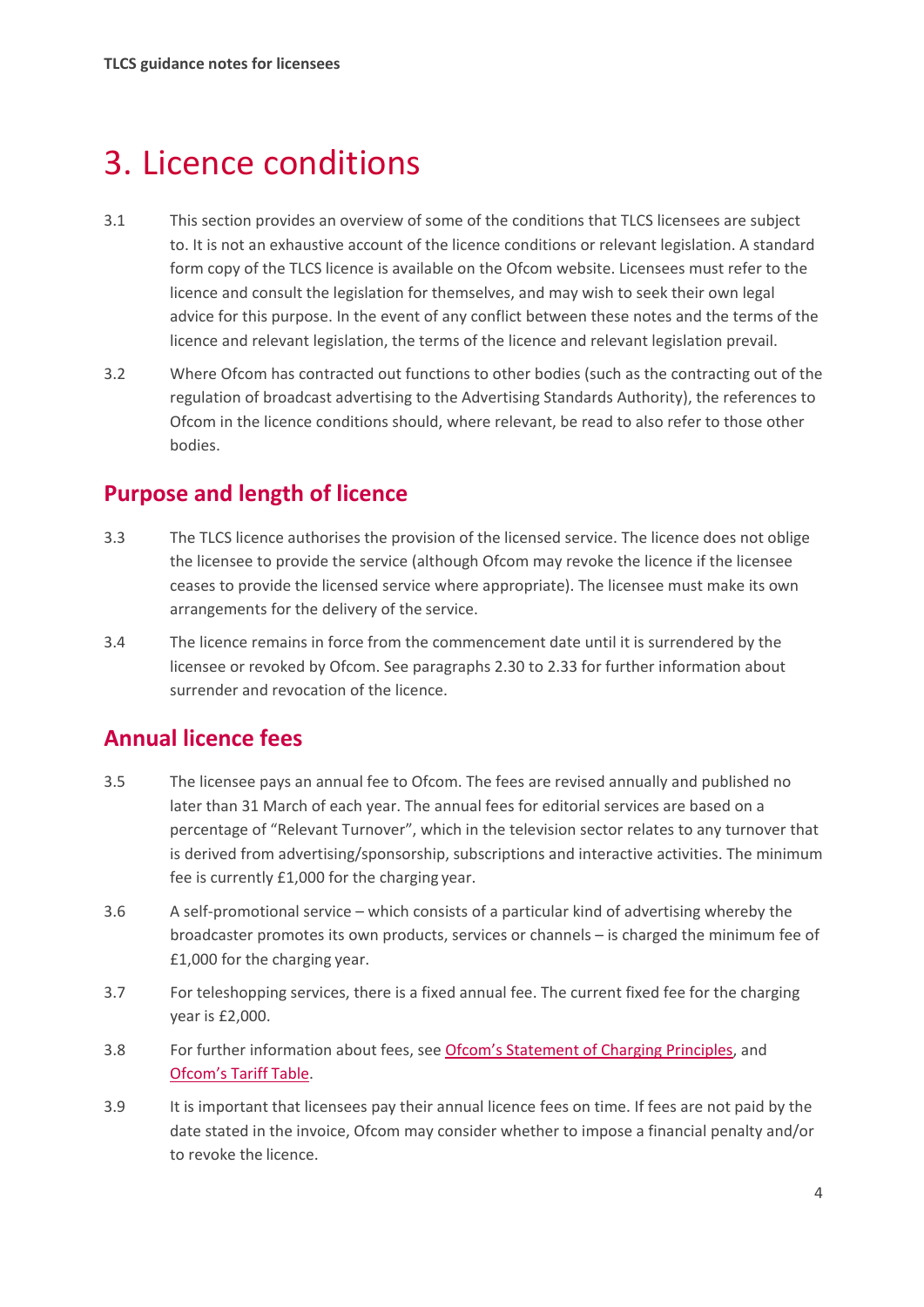- 3.10 As long as the licence is live, it will continue to incur annual licence fees even if the service is not broadcasting. Therefore, if it is no longer required it should be surrendered (see further details on how to do this at paragraph 2.30). If a licence is surrendered before the end of the annual licence period, no refund for the remaining period will be made.
- 3.11 Ofcom also charges a fee for considering requests for consent to transfer TLCS licences. This fee is currently £1,000. See paragraphs 2.5 to 2.10 for more information on transferring a licence.
- 3.12 The four methods of paying your annual licence fee are set out below.
- 3.13 **Paying online:** We offer the facility to pay for your annual licence fees online by credit or debit card, through our [online payment portal.](https://secure.ofcom.org.uk/payments/welcome.php) We accept all major credit/debit card types against any invoice with a value of up to £5,000. To use our online payment service you will need your Customer Reference Number and Invoice Number which can be found on your invoice.
- 3.14 We know that security is an important concern for our customers when it comes to making online payments therefore Ofcom works with Sage Pay, who holds a PCI DSS Certificate of Compliance for security, to ensure the protection of carddetails.
- 3.15 **Paying by bank transfer:** annual licence fees can be paid directly by bank transfer using your Invoice Number as a reference. Confirmation of payment, including your Customer Reference Number and Invoice Number, should be emailed to [ofcom.remittances@ofcom.org.uk.](mailto:ofcom.remittances@ofcom.org.uk) The payment details for paying via bank transfer are:

Lloyds Bank

69-73 Borough High Street, London, SE1 ING

Account Name: Office of Communications

Account Number: 00782415

Sort Code: 30 97 90

BIC: LOYDGB21351

IBAN: GB05 LOYD 3097 9000 7824 15 SWIFT: LOYD GB 2L

- 3.16 **Paying by Direct Debit:** if you wish to pay your annual licence fee by direct debit, please submit [a direct debit mandate form.](https://www.ofcom.org.uk/__data/assets/pdf_file/0012/5421/ddi-mandate.pdf)
- 3.17 **Paying by Cheque:** please make your cheque payable to Ofcom quoting your Invoice Number on the reverse. Confirmation of payment including your Customer Reference Number and Invoice Number should be emailed to [ofcom.remittances@ofcom.org.uk.](mailto:ofcom.remittances@ofcom.org.uk)

### **Revocation and surrender of the licence**

3.18 As long as the licence is live, the licence holder is responsible for complying with the conditions set out in it. This includes providing information to Ofcom on request and paying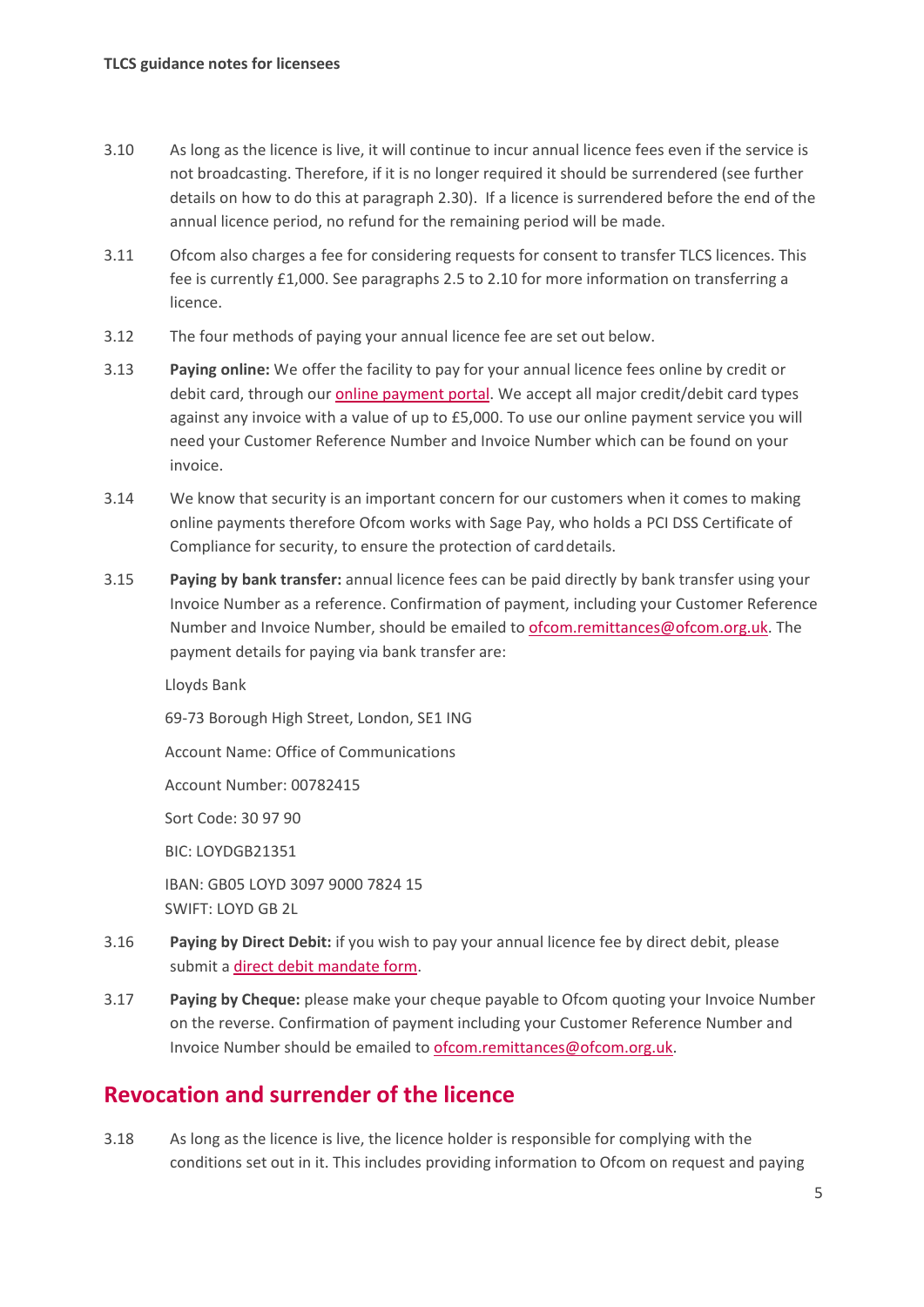annual licence fees. Failure to comply with the conditions of the licence, even if the service is no longer broadcasting, may lead to enforcement action being taken by Ofcom. This could lead to the imposition of a statutory sanction on the licence holder, which could include a financial penalty. If you no longer require your TLCS licence, the licence should be surrendered as soon as possible. To surrender your licence, you must email the request to [broadcast.licensing@ofcom.org.uk.](mailto:broadcast.licensing@ofcom.org.uk) The request must be sent by an authorised individual on behalf of the licensee. You should also make clear the date upon which you wish to surrender the licence, i.e. either the date of the letter or a date in the future.

- 3.19 Ofcom may consider revocation of the licence for a number of reasons including, but not limited to:
	- the licensee has failed to pay its annual licence fees or provide information requested by Ofcom;
	- the licensee has provided false information (or withheld information) with the intention of misleading Ofcom;
	- the licensee becomes a "disqualified" person; $1$
	- any change takes place affecting the nature, characteristics or control of the licensee which, if in place originally, would have resulted in Ofcom not granting the licence;
	- Ofcom ceases to be satisfied that the licensee is "fit and proper" to hold a licence;<sup>[2](#page-7-1)</sup>
	- the licensee fails to comply with any requirement to hold (or have held on his behalf) a licence under the Wireless Telegraphy Act 1949 (as amended), or if the licensee ceases to comply with the requirements as set out in Chapter 1, Part 2 of the Communications Act (relating to electronic communications networks and services);
	- the service provided by the licensee no longer constitutes a service licensable by Ofcom as a TLCS; or
	- the licence holding company is dissolved.
- 3.20 Before revoking a TLCS licence, Ofcom must first notify the licensee of its intention to revoke and give the licensee a reasonable opportunity to make representations.
- 3.21 When a licence has been revoked or surrendered, the information about the licensed service is removed from the list of licensed services on Ofcom's website. Notice of the revocation or surrender will be published in ou[r Television Broadcast Licensing monthly](https://www.ofcom.org.uk/manage-your-licence/tv-broadcast-licences/updates) update.

### **Provision of information to Ofcom**

3.22 The licensee must supply to Ofcom by the deadline provided, any information that we may require for carrying out our duties. This includes (but is not limited to) information about the licensee's corporate structure, any information that Ofcom may need to determine whether the licensee is on any ground a "disqualified" person, $3$  and information relevant to the

<span id="page-7-0"></span><sup>1</sup> Under Schedule 2, Part II of the Broadcasting Act 1990.

<span id="page-7-1"></span><sup>2</sup> Under section 3 of the Broadcasting Acts 1990 and 1996.

<span id="page-7-2"></span><sup>3</sup> Under Schedule 2, Part II of the Broadcasting Act 1990.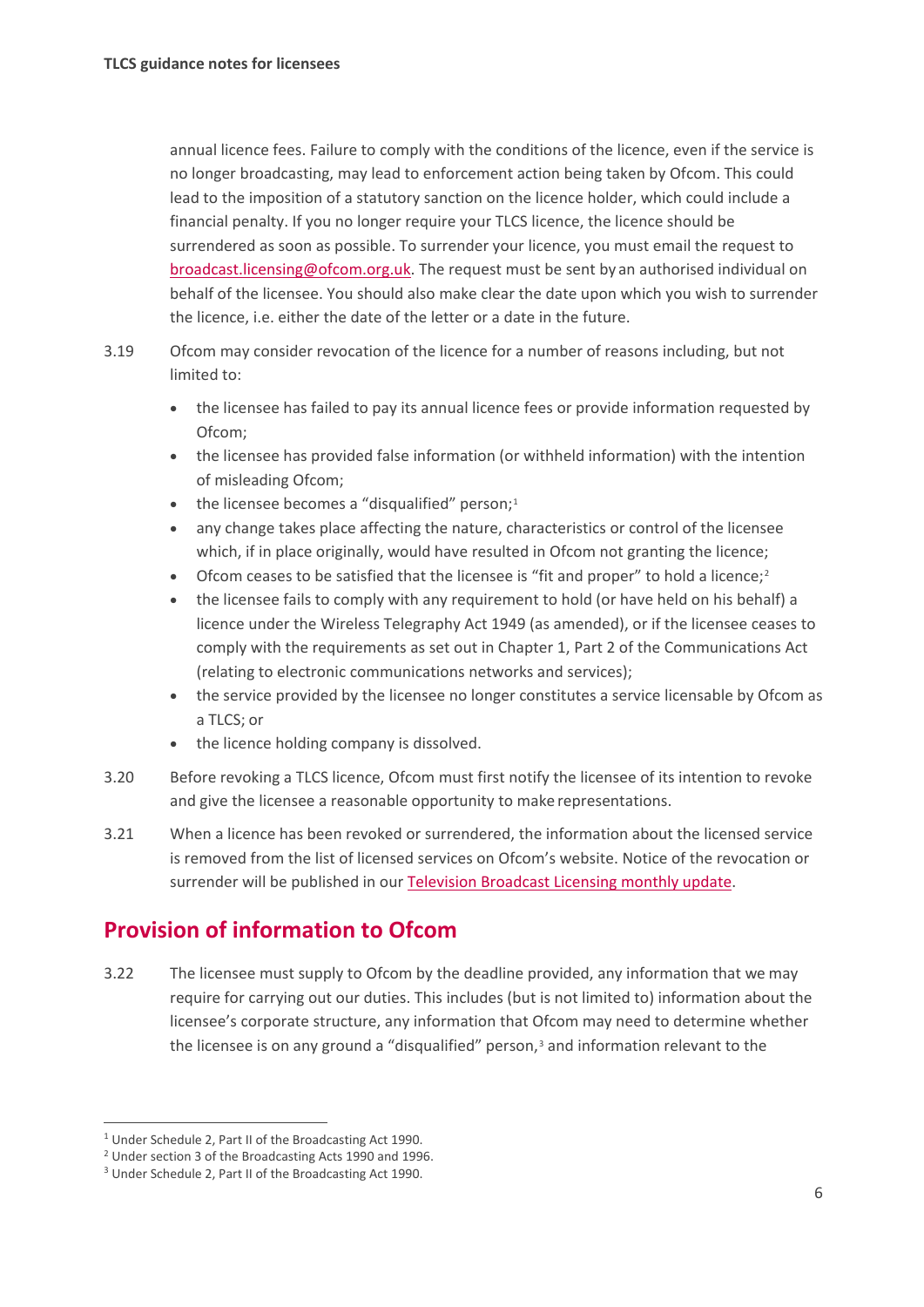calculation of annual licence fees. Please note that the requirements in the licence for the provision of information to Ofcom are broad, and that this is only a brief overview.

### **Notifications to Ofcom**

- 3.23 The licecnce also obliged the licensee to inform Ofcom about changes to the nature, characteristics or control of the licensee body. You should notify Ofcom in writing if there is a change in the persons having control over the licensee as soon as reasonably practicable. In particular:
	- Of any changes to persons that hold a **majority interest** in the licensee. A person holds a majority interest if they hold or are beneficially entitled to more than 50 per cent of the equity share capital, or possess more than 50 per cent of the voting power in the company;
	- Of any changes to persons who exercise **de facto control** over the licensee. A person can exercise de facto control where they do not have a majority interest, but are regarded as controlling a company where it is reasonable, having regard to all the circumstances, to expect that they would (if they chose to) be able in most cases or in significant respects, by whatever means and whether directly or indirectly, to achieve the result that affairs of the body are conducted in accordance with their wishes; and
	- If any person in control of the Licensee enters into a **control arrangement**. A person in control of the licensee enters into a control arrangement where they hold, or are beneficially entitled to, 50 per cent of the company's equity share capital, or possess 50 per cent of the voting power in the company, and have an arrangement with any other participant in the company as to how any voting power possessed by either of them is to be exercised or not.
- 3.24 You should notify Ofcom in writing *immediately* of the following changes:
	- Changes in management, key staff and contact details.
	- If the licensee becomes aware that any order is made or resolution passed which would result in the licensee going into administration, liquidation, or if the licensee may become insolvent.
	- If a court judgment is passed against the licensee or the licensee is convicted of a criminal offence.
- 3.25 The licence also requires the licensee to inform Ofcom of any changes which might affect the criteria under which the licensed service falls under the jurisdiction of the UK. In particular:
- 3.26 If at the time the licence is granted the service falls under UK jurisdiction by appearing on a regulated UK Electronic Programme Guide (EPG), the licensee should notify Ofcom of any changes to the EPG carrying the service.
- 3.27 If at the time the licence is granted the service falls under UK jurisdiction under the primary establishment criteria the licensee must notify Ofcom of any changes to: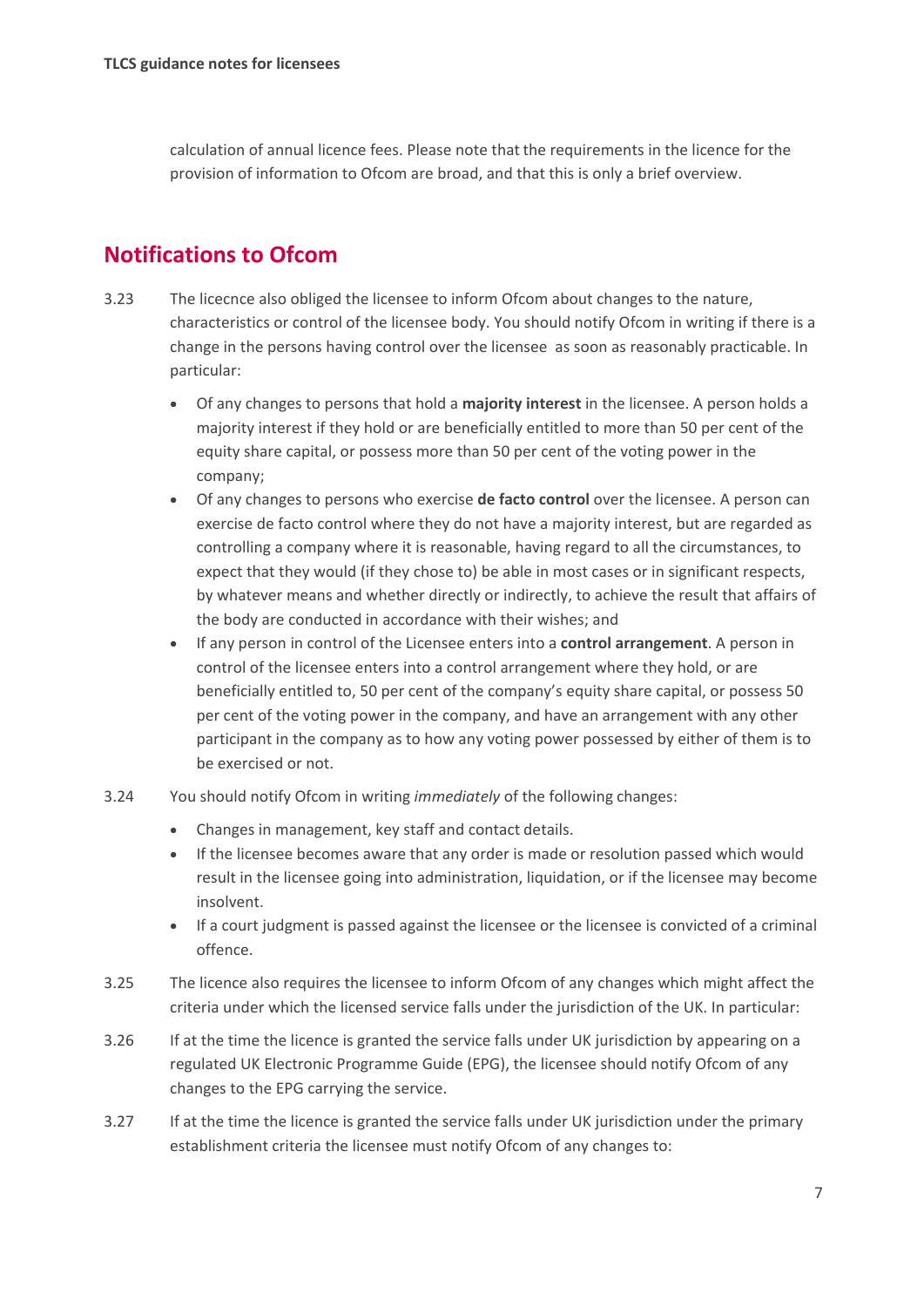- 3.28 The location of the licensee's head office;
- 3.29 The location at which editorial decisions on programme schedules are taken;
- 3.30 The location where a significant part of the workforce operates;
- 3.31 If at the time the licence is granted the service falls under UK jurisdiction under the subsidiary technical criteria<sup>4</sup>, the licensee must notify Ofcom of any changes to:
	- The location of any satellite uplinks used to broadcast the service;
	- The location of any satellite capacity used to carry the service.

#### **Data Protection**

3.32 We require the above information in order to carry out our licensing duties under the Broadcasting Act 1990, Broadcasting Act 1996 and Communications Act 2003. Please see [Ofcom's General Privacy Statement](https://www.ofcom.org.uk/about-ofcom/foi-dp/general-privacy-statement) for further information about how Ofcom handles your personal information and your corresponding rights.

#### **Retention and production of recordings**

- 3.33 The licensee must retain, or arrange for the retention of, recordings of everything broadcast on the licensed service for a period of 60 days. If Ofcom requests a copy of any broadcast material, the licensee must provide this by the deadline given. Recordings must be of a standard and in a format which allows Ofcom to view the material as broadcast. The content should be clearly visible, audible and legible. The licensee must also provide Ofcom with scripts or transcripts of any material included in the service when requested to do so.
- 3.34 If the licensed service is an EPG, providers are not required to retain recordings or provide these to Ofcom. However, they must instead retain, or arrange for the retention of, the information contained in the EPG in an alternative form (e.g. in an Excel spreadsheet), so long as it is human readable and shows an accurate and complete record of the EPG service including all variations that viewers can receive.

### **Fair and effective competition**

- <span id="page-9-0"></span>3.35 Ofcom has a duty to ensure fair and effective competition in the provision of licensed services and services connected with them. Ofcom's general policy is to include in Broadcasting Act licences a condition requiring the licensee:
	- not to enter into or maintain any arrangements or engage in any practices which are prejudicial to fair and effective competition in the provision of licensed services or connected services;
	- to comply with any code or guidance approved by Ofcom for the purpose of ensuring fair and effective competition in the provision of licensed services or connected services; and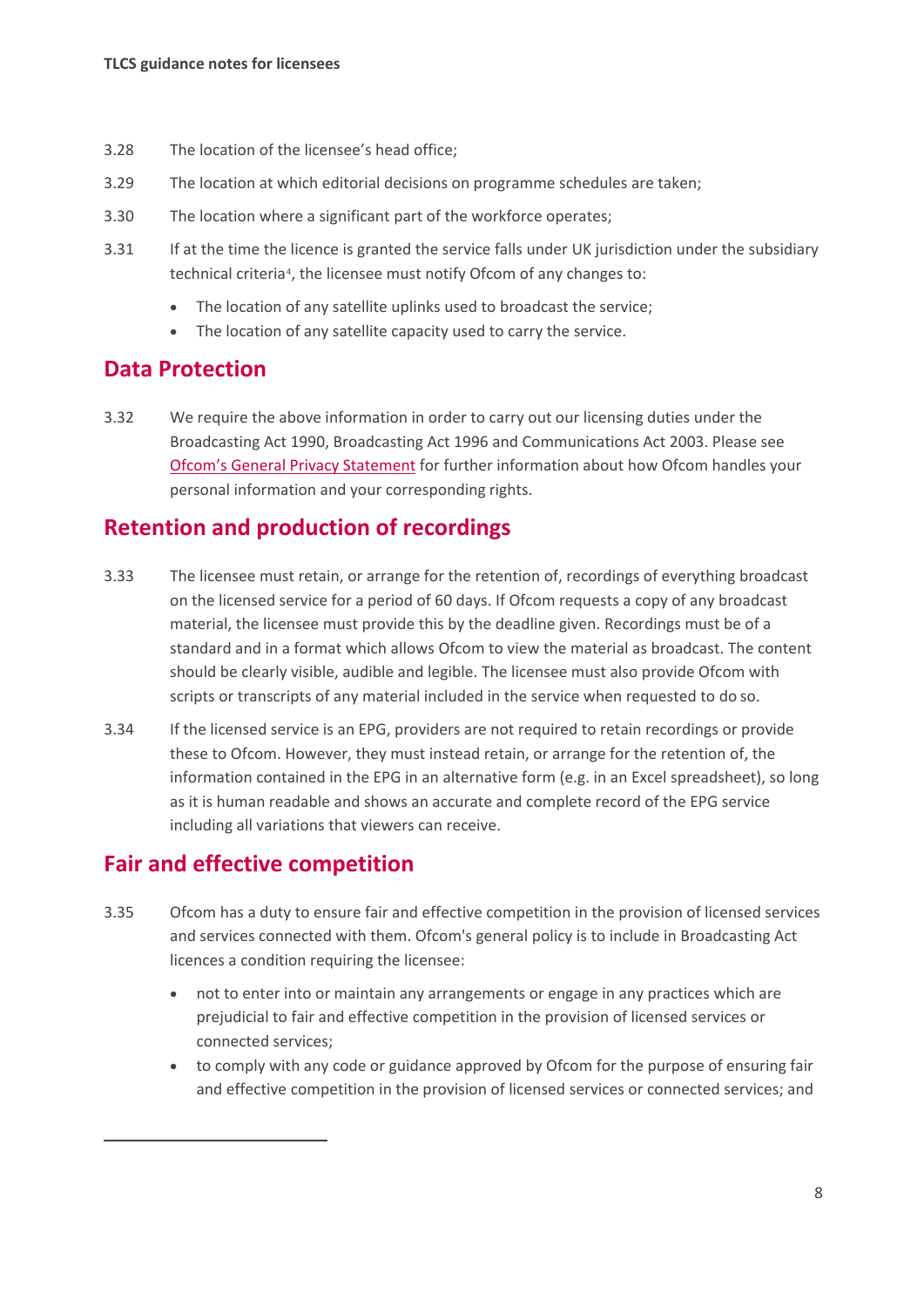- to comply with any direction given by Ofcom for that purpose. Ofcom has adopted this general policy because of the merits of ex ante regulation in securing fair and effective competition.
- 3.36 Before taking enforcement action under the licence pursuant to this condition, Ofcom would need to consider whether, in the circumstances, it would be more appropriate to proceed by enforcing the relevant provisions of the Competition Act 1998 rather than by enforcing the licence condition.

#### **Listed events**

- 3.37 Certain sports events are "listed" by the Secretary of State. The Broadcasting Act 1996 restricts the acquisition by broadcasters of exclusive rights to the whole or any part of live television coverage of listed events and the broadcasting on an exclusive basis of such coverage without the previous consent of Ofcom.
- 3.38 Ofcom publishes a [Code on Sports and other Listed Events](https://www.ofcom.org.uk/tv-radio-and-on-demand/broadcast-codes/code-sports-events) which includes details of the events that are currently listed. Events may be added to, or deleted from, the list by the Secretary of State after consultation with Ofcom, the BBC, the Welsh Authority and appropriate rights holders.

### **Complaints relating to the licensed service**

- 3.39 Licensees must ensure that they have in place procedures acceptable to Ofcom for the handling and resolution of complaints about their service. Licensees must keep a record for 12 months of all complaints it receives and its responses to them and make this available to Ofcom on request.
- 3.40 The licensee must also comply with all of the specific provisions relating to fairness complaints (such as the provision of transcripts, copies of documents and correspondence related to the complaint, recordings etc. to Ofcom and the complainant).
- 3.41 If requested by Ofcom, the licensee must publicise Ofcom's functions in relation to complaints.

### **Compliance with ownership restrictions**

3.42 The Broadcasting Act 1990 lays down a number of restrictions on who may hold Ofcom's broadcasting licences. The licensee is obliged to comply with these ownership restrictions and failure by a licensee to do so will constitute a breach of the licence which, if not rectified, may result in revocation of the licence. For further information about revocation, see paragraphs 2.29 to 2.32.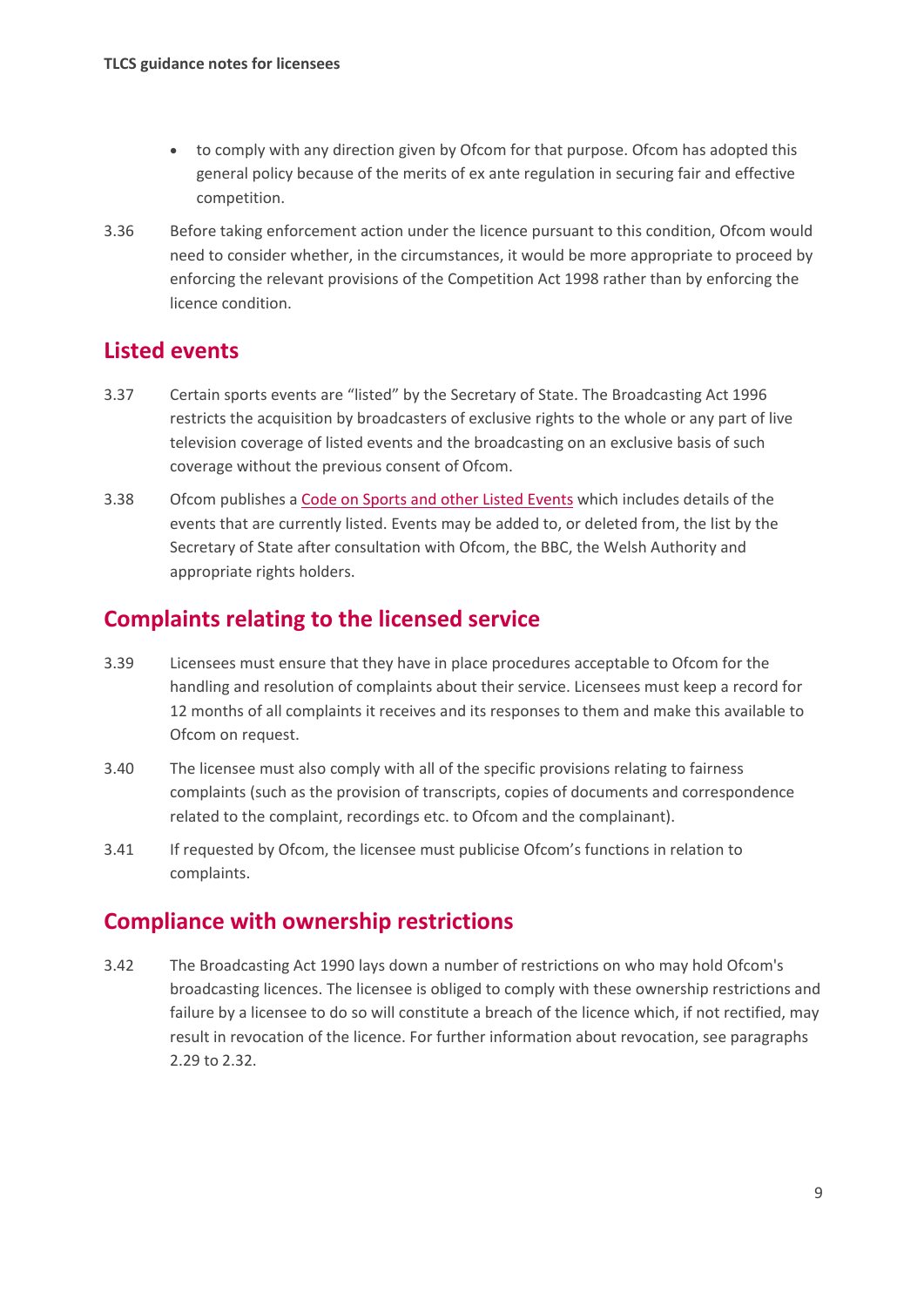## **Subtitling, signing and audio-description**

- 3.43 A domestic television service achieving an average audience share of all UK households of 0.05% or more may be required to provide subtitling, signing and audio description ("television access services"), subject to passing an affordability threshold and not facing technical difficulties that are impracticable to overcome. These obligations would apply from the first anniversary of the launch of the service. Similar obligations apply to qualifying nondomestic channels. Further details are provided in th[e Code on Television Access Services](https://www.ofcom.org.uk/tv-radio-and-on-demand/broadcast-codes/tv-access-services) which sets out the targets that apply, and how they change over time.
- 3.44 Television services excluded from the requirement to provide television access services include those comprising advertising only, for example: teleshopping channels, and Electronic Programme Guides.

### **Equal opportunities and training**

- 3.45 Licensees which employ more than 20 people and operate for more than 31 days in a year are required to put in place arrangements for the promotion of training and equal opportunities. Specifically, licensees must:
	- make and from time to time review arrangements for promoting equal employment opportunities in relation to sex, race and disability. Examples of such arrangements may include policies and initiatives designed to help licence holding companies employ and retain a diverse workforce;
	- make and from time to time review arrangements for training staff. Examples of such arrangements may include mentoring schemes or professional skills training programmes;
	- take appropriate steps to make those affected by the arrangements specified above aware of them; and
	- publish at least annually observations on the current operation and effectiveness of their arrangements. Companies may, for example, devote a section of their annual report to their training and equal opportunities programmes.

### **Sanctions**

- 3.46 Ofcom can impose sanctions on a licensee for serious, deliberate, repeated and/or reckless breaches of the licence conditions (including circumstances where broadcast content does not comply with the relevant codes). The sanctions available to Ofcom range from requiring the licensee to broadcast a statement of Ofcom's findings on the relevant service, to the imposition of a financial penalty on the licensee, and/or revocation of the licence. For further information about sanctions, please consult Ofcom's [Procedures for the consideration of](https://www.ofcom.org.uk/__data/assets/pdf_file/0030/71967/Procedures_for_consideration.pdf)  [statutory sanctions in breaches of broadcast](https://www.ofcom.org.uk/__data/assets/pdf_file/0030/71967/Procedures_for_consideration.pdf) licences.
- 3.47 In cases where Ofcom has instigated sanctions procedures against an existing licensee which may lead to the revocation of any licences(s) it holds, it will not generally consider any applications for transfers of licences by the same licensee or by a person/body connected to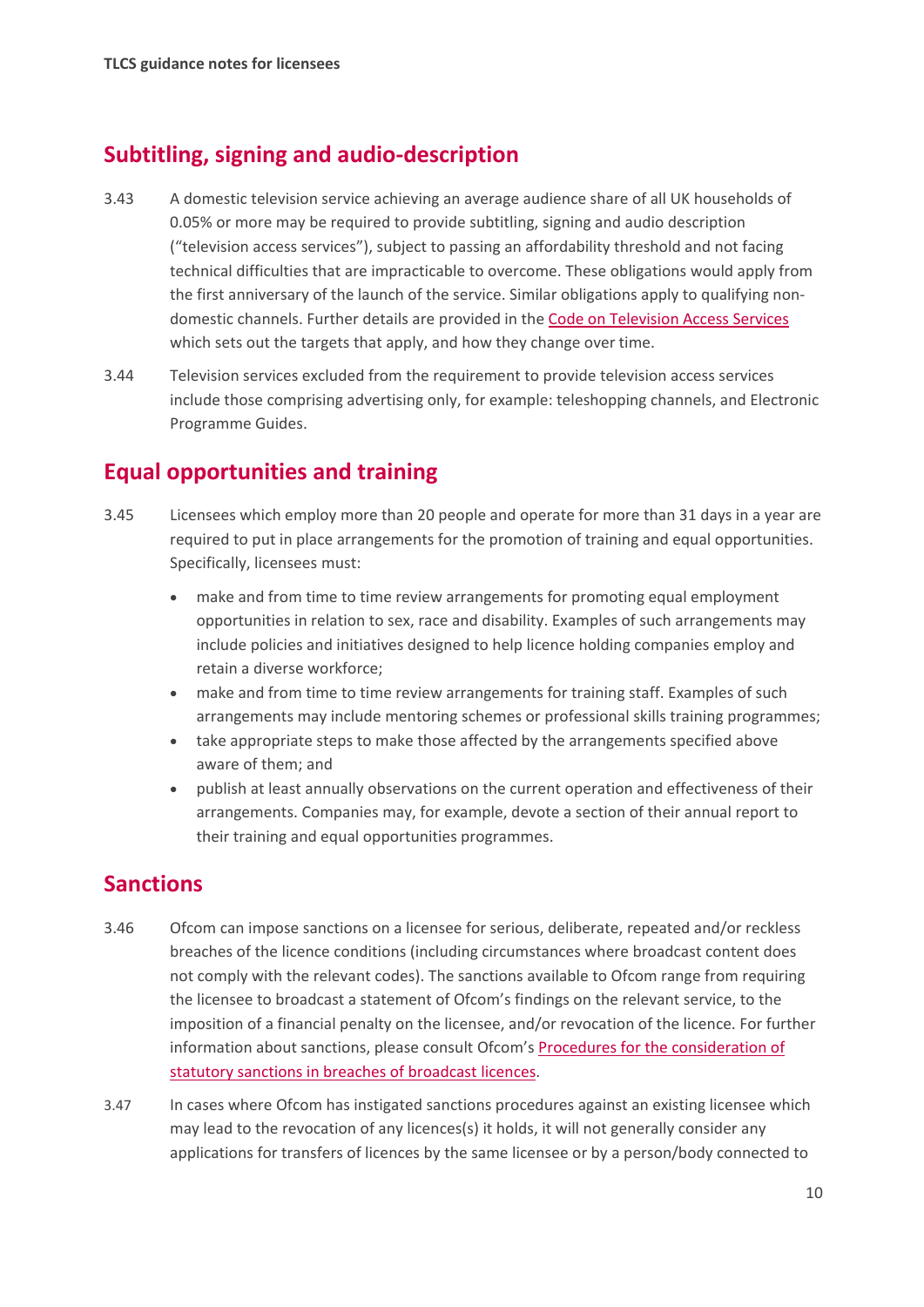that licensee until such time as that aspect of the sanctions procedure against the existing connected licensee is concluded. Similarly, Ofcom will not generally consider transfer applications either to or from a licensee while a sanctions procedure which may lead to licence revocation is ongoing.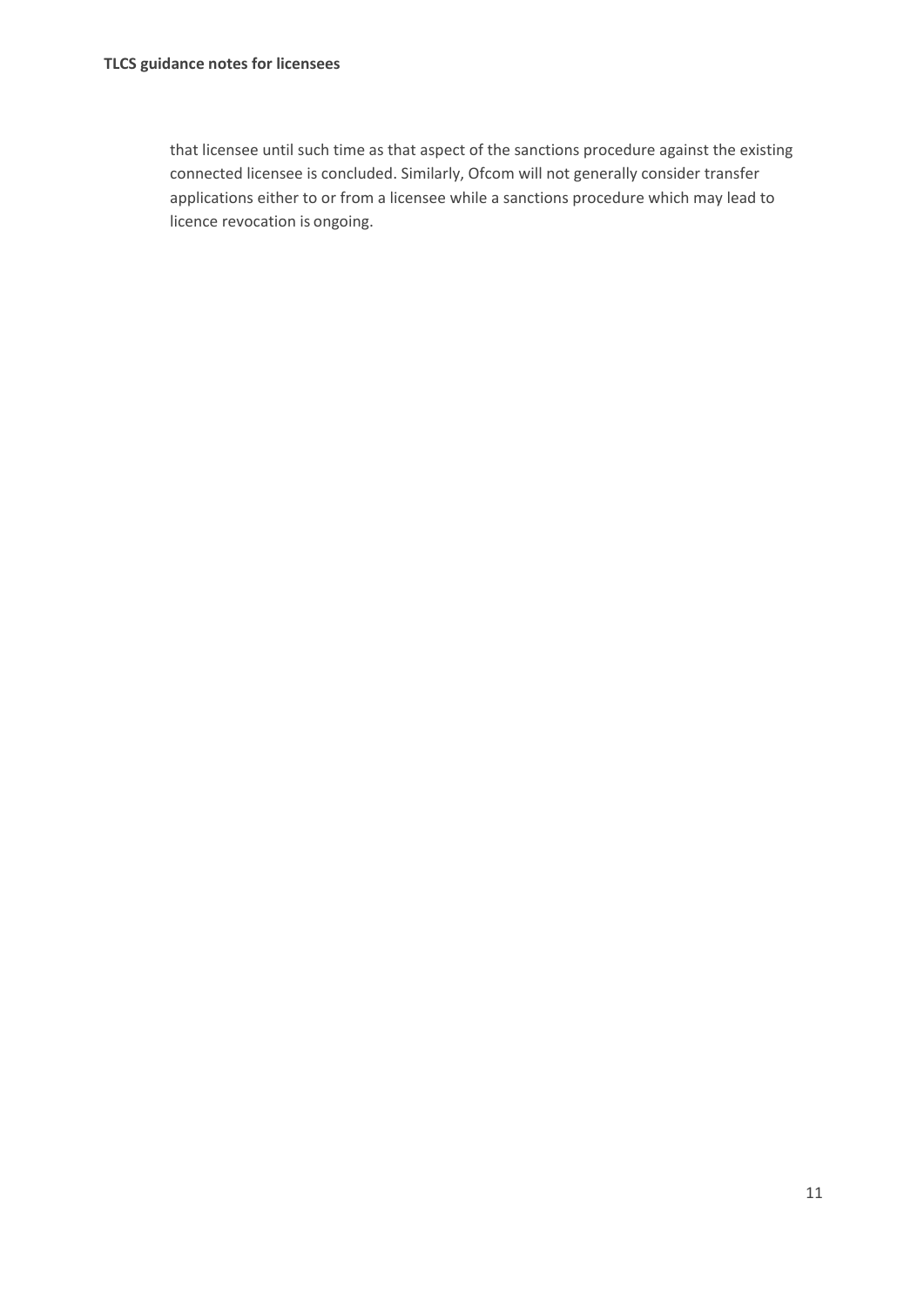# <span id="page-13-0"></span>4. Frequently asked questions

## **How do I change the name of my service?**

If you wish to change the name of the licensed service, this must be agreed in writing with Ofcom before the change is made. For more information, please see paragraph 2.3.

## **How do I change the name of the licensee / transfer the licence?**

You may transfer a TLCS licence from one company to another only with Ofcom's prior written consent. A request for consent to transfer a licence must be submitted in writing by the proposed transferee using the [transfer application form](https://www.ofcom.org.uk/manage-your-licence/tv-broadcast-licences/changes-to-tv-broadcast-licences) which can be found on our website. Please see paragraphs 2.5 to 2.10 for further information.

## **I want to change the type of content the service broadcasts. How can I do this?**

If you wish to change the nature of the licensed service, the change must be agreed in writing with Ofcom before any changes are made. For more information, please see paragraph 2.3.

### **I want to vary my TLCS licence. How can I do this?**

If you want to vary your licence, you should complete an application to [vary an existing Television](https://www.ofcom.org.uk/__data/assets/pdf_file/0019/36127/application-to-vary-existing-tlcs.pdf)  [Licensable Programme](https://www.ofcom.org.uk/__data/assets/pdf_file/0019/36127/application-to-vary-existing-tlcs.pdf) Service.

## **I no longer want/need my licence. What do I do now?**

If you no longer require your licence, you must surrender it by emailing [broadcast.licensing@ofcom.org.uk.](mailto:broadcast.licensing@ofcom.org.uk) In the email, please provide your licensee name and the names and licence numbers of any licences you wish to surrender.

## **There has been a change of control at the licensee company. How do I inform Ofcom?**

If there has been a change of control at your licensee company, you are required to inform Ofcom as soon as you are aware of the details of the change or within 28 days of the change taking effect, by completing a [Change of Control notification form.](https://www.ofcom.org.uk/__data/assets/file/0014/3560/Change-of-Control-Notification-Form.docx) The form can be found on our website and explains in greater detail what a change of control entails.